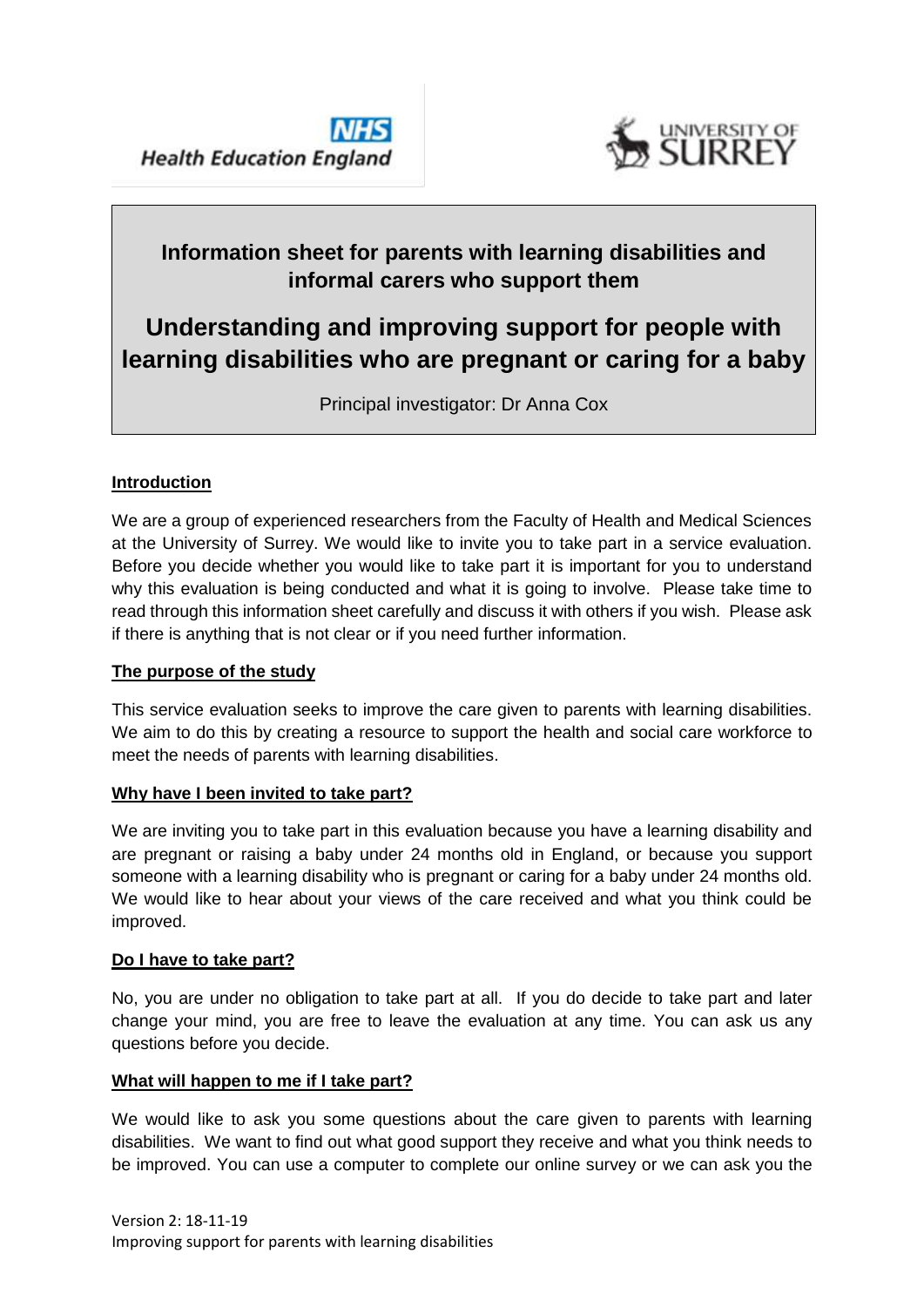questions over the telephone. We expect either of these options to take 30 minutes of your time. Or if you would like to, you can do both.

If you decide to answer our questions over the phone, we will ask you to complete a consent form. With your consent, this phone call will be audio-recorded so that we don't forget any of the things you tell us.

#### **What are the possible disadvantages or risks of taking part?**

The research team do not anticipate any risks or disadvantages from answering our questions. If thinking about the care parents with learning disabilities receive makes you feel sad, you can stop answering at any time. If you would like to speak to someone about how you are feeling after you answer our questions, you can contact the learning disability helpline hosted by Mencap [\(https://www.mencap.org.uk/contact/contact\\_mencap\\_direct\)](https://www.mencap.org.uk/contact/contact_mencap_direct) or if you would like support with your role as a carer you can contact the Carers Trust which helps carers to cope with their caring role through specialised services across the UK [\(https://carers.org/our-work](https://carers.org/our-work-locally)[locally\)](https://carers.org/our-work-locally).

## **What are the possible benefits of taking part?**

It is hoped that you will find taking part in this study interesting and enjoyable. It is also hoped that the information you give will help us to improve the care parents with learning disabilities receive in the future.

#### **How is the project being funded?**

The project is being funded by Health Education England.

This service evaluation has been given a favourable ethical opinion by the University of Surrey's Ethics Committee.

#### **What if there is a problem?**

If you wish to make a complaint about the conduct of the evaluation you can contact Dr Anna Cox (Project Lead) or her Head of School, Professor Melaine Coward using the details below for further advice and information:

Dr Anna Cox, Faculty of Health and Medical Sciences, University of Surrey, Guildford, Surrey GU2 7XH Email: [a.cox@surrey.ac.uk](mailto:a.cox@surrey.ac.uk) Phone: 01483 684626

Professor Melaine Coward, Head of School, Health Sciences, Faculty of Health and Medical Sciences, University of Surrey, Guildford, Surrey GU2 7XH Email: [m.coward@surrey.ac.uk](mailto:m.coward@surrey.ac.uk) Phone: 01483 686693

The University has in force the relevant insurance policies which apply to this evaluation. If you wish to complain or have any concerns about any aspect of the way you have been treated during the course of this study, then you should follow the instructions given above.

#### **Who should I contact for further information?**

If you have any questions or require more information about this study, please contact me using the following contact details: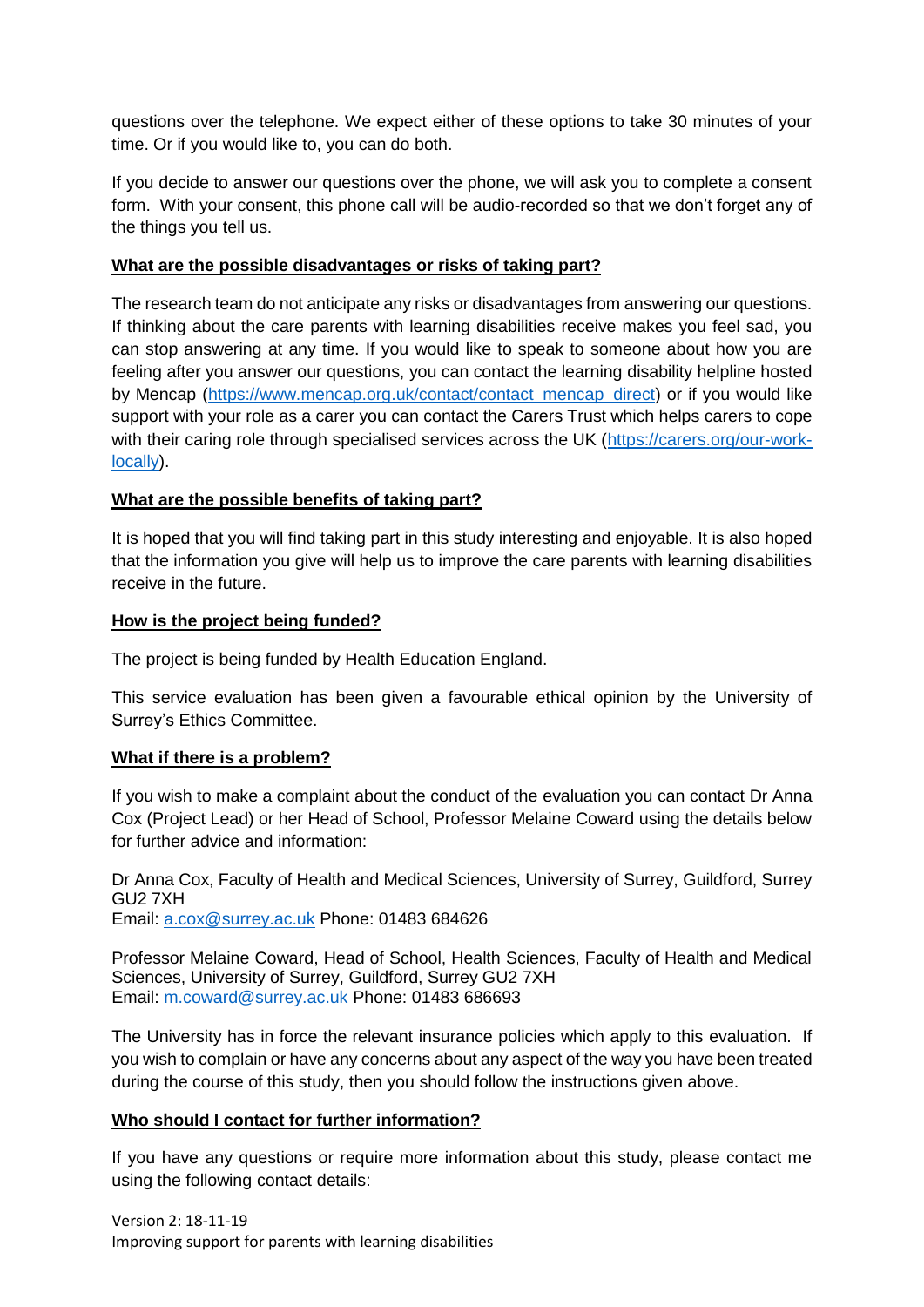Dr Treena Parsons, Research Fellow, School of Health Sciences, University of Surrey, 30 Priestley Road, Surrey Research Park, Guildford, Surrey, GU2 7YH

Phone 01483 684563 Email: [c.parsons@surrey.ac.uk](mailto:c.parsons@surrey.ac.uk)

## **Who is handling my data?**

The University of Surrey, as the sponsor, will act as the 'Data Controller' for this evaluation. We will process your personal data on behalf of the controller and are responsible for looking after your information and using it properly. This information may include your name, age and ethnicity which is regarded as 'personal data'.

## **What will happen to my data?**

As a publicly-funded organisation, we have to ensure when we use identifiable personal information from people who have agreed to take part in research, this data is processed fairly and lawfully and is done so on the basis of public interest. This means that when you agree to take part in this study, we will use your data in the ways needed to conduct and analyse the study.

All project data related to the administration of the project, (e.g. consent form) will be held for at least 6 years and all research data for at least 10 years in accordance with University policy. Your personal data will be held and processed in the strictest confidence, and in accordance with current data protection regulations.

Your rights to access, change or move your information are limited, as we need to manage your information in specific ways in order for the research to be reliable and accurate. You are free to withdraw your consent at any time during the study without giving any reason and without being disadvantaged in any way. Furthermore, you are able to withdraw your data up to 3 weeks after the date of the interview / completion of the questionnaire. You can find out more about how we use information at [https://www.surrey.ac.uk/information](https://www.surrey.ac.uk/information-management/data-protection)[management/data-protection](https://www.surrey.ac.uk/information-management/data-protection) and/or by contacting [dataprotection@surrey.ac.uk.](mailto:dataprotection@surrey.ac.uk)

## **What will happen to the results of the study?**

We will produce a final report summarising the main findings. You can request a summary of this report by emailing [c.parsons@surrey.ac.uk](mailto:c.parsons@surrey.ac.uk)

We also plan to disseminate the research findings through publication and conferences.

## **Will my data be used for future research?**

When you agree to take part in a study, the information we collect may be provided to researchers running other research studies in this organisation and in other organisations. These organisations may be universities, NHS organisations or companies involved in research in this country or abroad. Your information will only be used by organisations and researchers to conduct research and processed on the basis of public interest. This information will not identify you and will not be combined with other information in a way that could identify you. The information will only be used for the purpose of research, and cannot be used to contact you or effect you. It will not be used to make decisions about future services available to you, such as insurance.